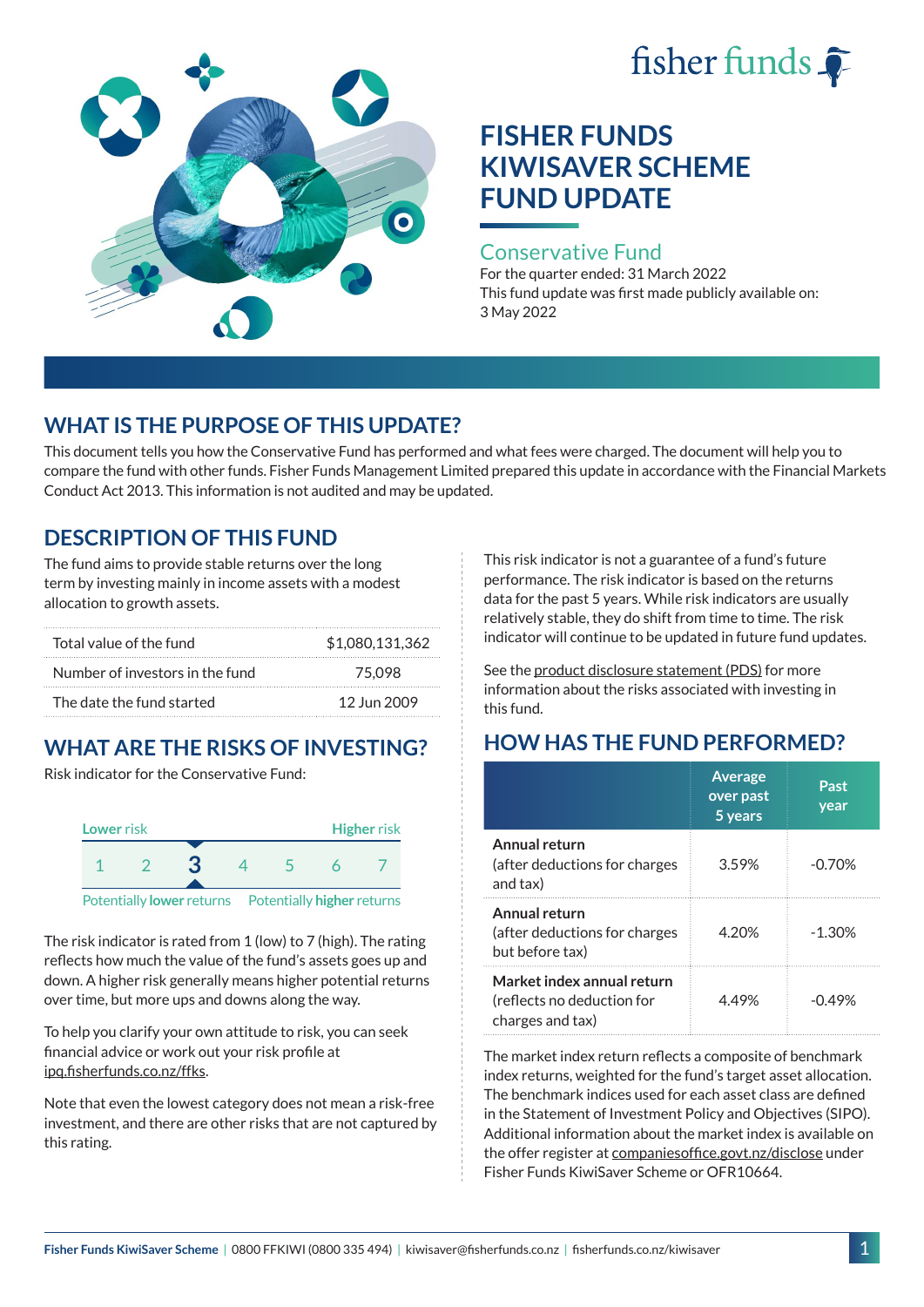## **ANNUAL RETURN GRAPH**



This shows the return after fund charges and tax for the last 10 years ending 31 March. The last bar shows the average annual return for the last 10 years, up to 31 March 2022.

**Important:** This does not tell you how the fund will perform in the future.

Returns in this update are after tax at the highest prescribed investor rate (PIR) of tax for an individual New Zealand resident. Your tax may be lower. The market index return reflects no deduction for charges and tax.

#### **WHAT FEES ARE INVESTORS CHARGED?**

| Annual return                                         | 8.00%                     | 6.77% |                                                    | 03%   |                                                                                                                                      |                |
|-------------------------------------------------------|---------------------------|-------|----------------------------------------------------|-------|--------------------------------------------------------------------------------------------------------------------------------------|----------------|
|                                                       | 6.00%                     |       | 5,30%<br>4.59%                                     |       | .08%                                                                                                                                 |                |
|                                                       | 4.00%                     |       |                                                    |       | 3,32%                                                                                                                                | 3.85%<br>8.68% |
|                                                       | 2.00%                     |       |                                                    |       |                                                                                                                                      |                |
|                                                       | 0.00%                     |       |                                                    |       |                                                                                                                                      |                |
|                                                       | $-2.00%$                  | 2013  | 2014                                               | 2015  | 2016                                                                                                                                 | 2017           |
|                                                       |                           |       | return for the last 10 years, up to 31 March 2022. |       | This shows the return after fund charges and tax for the last 10                                                                     |                |
|                                                       |                           |       |                                                    |       | Important: This does not tell you how the fund will perform in t                                                                     |                |
|                                                       |                           |       |                                                    |       | Returns in this update are after tax at the highest prescribed in<br>tax may be lower. The market index return reflects no deductior |                |
| <b>CHARGED?</b>                                       |                           |       | <b>WHAT FEES ARE INVESTORS</b>                     |       |                                                                                                                                      |                |
|                                                       |                           |       |                                                    |       | Investors in the Conservative Fund are charged fund charges<br>that include GST. In the year to 31 March 2021 these were:            |                |
|                                                       |                           |       |                                                    |       | % of net asset value                                                                                                                 |                |
|                                                       | <b>Total fund charges</b> |       |                                                    |       | 0.93%                                                                                                                                |                |
|                                                       | Which are made up of:     |       |                                                    |       |                                                                                                                                      |                |
| <b>Total management and</b><br>administration charges |                           |       | 0.93%                                              |       |                                                                                                                                      |                |
| Including:                                            |                           |       |                                                    |       |                                                                                                                                      |                |
|                                                       | Manager's basic fee       |       |                                                    |       | 0.85%                                                                                                                                |                |
| Other management and<br>administration charges        |                           |       | 0.08%                                              |       |                                                                                                                                      |                |
| <b>Total performance-based fees</b>                   |                           |       |                                                    | 0.00% |                                                                                                                                      |                |
|                                                       | Other charges:            |       |                                                    |       | \$ amount per investor                                                                                                               |                |
|                                                       | Annual account fee        |       |                                                    |       | \$23.40*                                                                                                                             |                |
| account fee.                                          |                           |       |                                                    |       | * From 31 March 2022, investors are no longer charged an                                                                             |                |
|                                                       |                           |       | your investment over the long term.                |       | Small differences in fees and charges can have a big impact on                                                                       |                |

#### **EXAMPLE OF HOW THIS APPLIES TO AN INVESTOR**

Sarah had \$10,000 in the fund at the start of the year and did not make any further contributions. At the end of the year, Sarah incurred a loss after fund charges were deducted of -\$70 (that is -0.70% of her initial \$10,000). Sarah also paid \$23.40 in other charges. This gives Sarah a total loss after tax of -\$93.40 for the year.

#### **WHAT DOES THE FUND INVEST IN? Actual investment mix**

This shows the types of assets that the fund invests in.



\* Other – refers to an investment in a portfolio of listed property and listed infrastructure assets.

#### **Target investment mix**

This shows the mix of assets that the fund generally intends to invest in.



\* Other – refers to an investment in a portfolio of listed property and listed infrastructure assets.